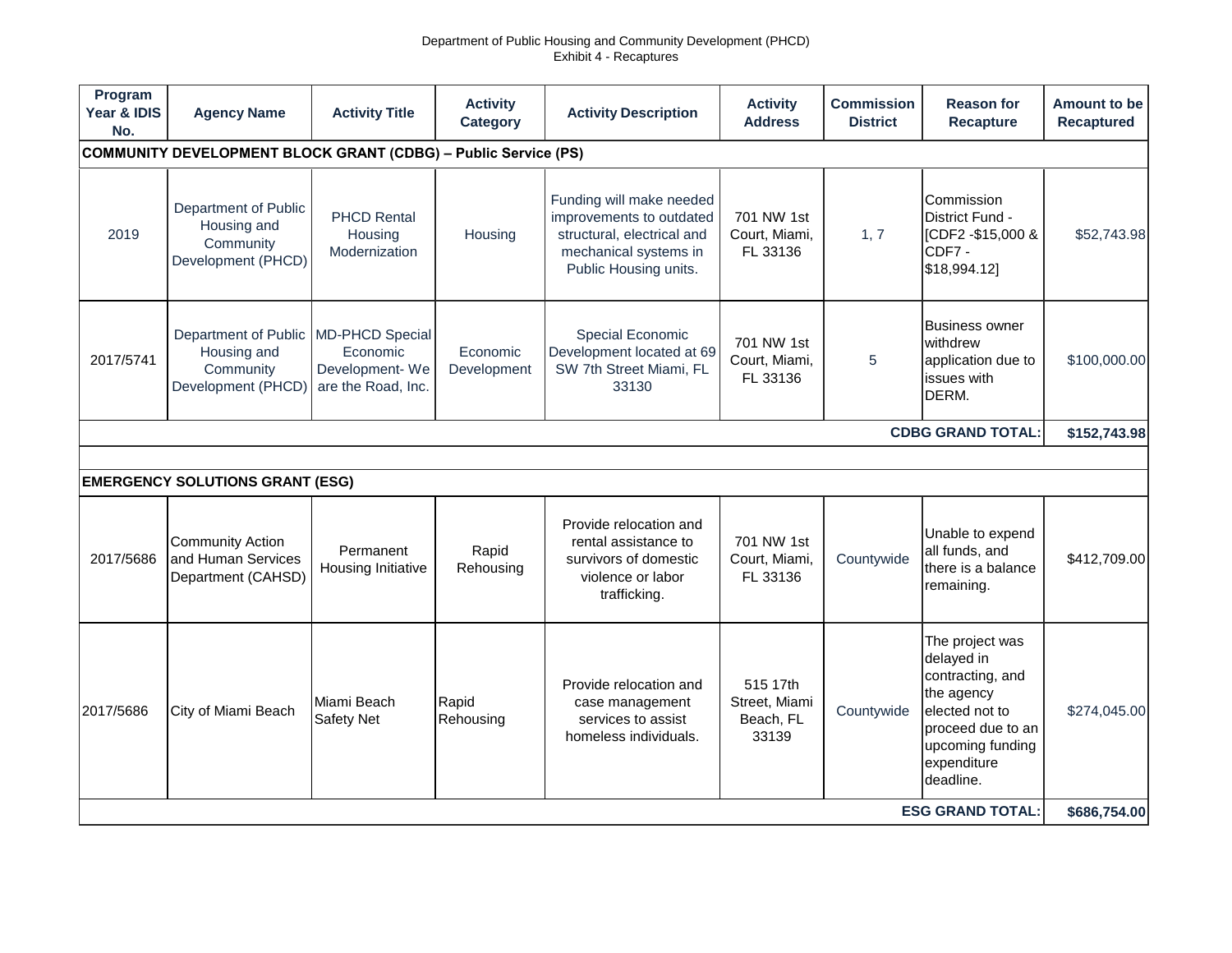## Department of Public Housing and Community Development (PHCD) Exhibit 5 - Reallocations

| Program<br>Year &<br><b>IDIS No.</b>            | <b>Agency Name</b>                                   | <b>Activity Title</b>                                                                              | <b>Activity Category</b>                            | <b>Activity Description</b>                                                                                                                                                                                | <b>Activity Address</b>                                                                            | Comm.<br><b>District</b> | Amount to be<br><b>Reallocated</b> |  |  |  |
|-------------------------------------------------|------------------------------------------------------|----------------------------------------------------------------------------------------------------|-----------------------------------------------------|------------------------------------------------------------------------------------------------------------------------------------------------------------------------------------------------------------|----------------------------------------------------------------------------------------------------|--------------------------|------------------------------------|--|--|--|
| <b>COMMUNITY DEVELOPMENT BLOCK GRANT (CDBG)</b> |                                                      |                                                                                                    |                                                     |                                                                                                                                                                                                            |                                                                                                    |                          |                                    |  |  |  |
| N/A                                             | Rebuilding<br>Together Miami-<br>Dade, Inc.          | Housing<br>Rehabiliation                                                                           | Housing                                             | Provide rehabilitation<br>services for low-and<br>moderate income<br>homeowners. CDF 2019=<br>\$18,994.12]                                                                                                 | 3628 Grand<br>Avenue, Miami,<br>FL 33133                                                           | $\overline{7}$           | \$<br>18,994.12                    |  |  |  |
| N/A                                             | <b>Greater North</b><br>Miami Chamber of<br>Commerce | <b>Technical Assistance</b>                                                                        | <b>Public Service Technical</b><br>Assistance       | Provide technical assistance<br>to businesses [CDF 2, 2018<br>$= $15,000$                                                                                                                                  | 13100 West Dixie<br>Highway, #4131,<br>North Miami, FL<br>33161                                    | $\overline{2}$           | \$<br>15,000.00                    |  |  |  |
| N/A                                             | Greater Miami<br>Service Corps                       | Housing<br>Rehabiliation                                                                           | Housing                                             | Housing Rehabilitation<br>activities (Paint,<br>Landscaping and other<br>improvements) to improve 2<br>permanent residents homes<br>for low -moderate income<br>residents [CDF 3, 2019 $=$<br>\$18,749.86] | Office address:<br>810 NW 36 Street<br>Miami FL 33127<br>15355 Harding<br>Place Miami, FL<br>33033 | 3                        | \$<br>18,749.86                    |  |  |  |
| N/A                                             | <b>Easter Seals South</b><br>Florida, Inc.           | Day Care Center for<br>Children with<br>Disabiltites located at<br>their Civic Center<br>Location. | <b>Public Facilities and Capital</b><br>Improvement | Final phase of the<br>Replacement of the HVAC<br>system                                                                                                                                                    | 1475 NW 14th<br>Avenue, Miami,<br>FL 33125                                                         | 3                        | \$<br>100,000.00<br>152,743.98     |  |  |  |
| <b>CDBG GRAND TOTAL:</b><br>\$                  |                                                      |                                                                                                    |                                                     |                                                                                                                                                                                                            |                                                                                                    |                          |                                    |  |  |  |

| <b>EMERGENCY SOLUTIONS GRANT (ESG)</b> |                        |                          |            |                                                                                                                                        |                            |     |              |  |  |  |
|----------------------------------------|------------------------|--------------------------|------------|----------------------------------------------------------------------------------------------------------------------------------------|----------------------------|-----|--------------|--|--|--|
| N/A                                    | Chapman<br>Partnership | <b>Emergency Shelter</b> | <b>ESG</b> | Rehabilitate to maintain<br>emergency shelters located 1550 North Miami Countyw<br>at 550 N Miami Avenue FL<br>Ct, Homestead FL 33033. | Avenue, Miami,<br>FL 33136 | ide | \$686,754.00 |  |  |  |
| <b>ESG GRAND TOTAL:</b>                |                        |                          |            |                                                                                                                                        |                            |     |              |  |  |  |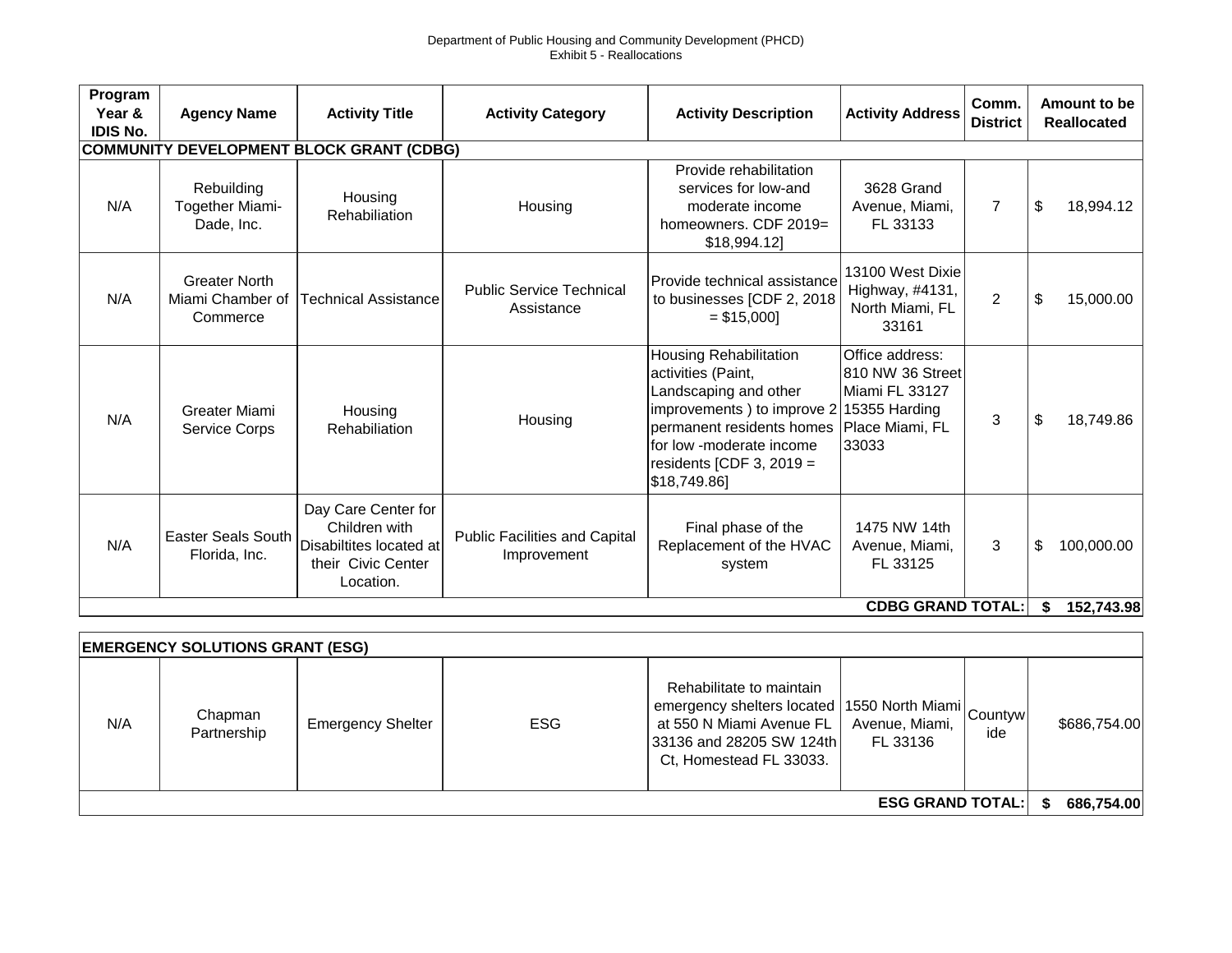## Department of Public Housing and Community Development (PHCD) Exhibit 6 - Recaptures

| Program<br>Year &<br><b>IDIS No.</b>        | <b>Agency Name</b>                                                        | <b>Activity Title</b>                                         | <b>Activity</b><br>Category | <b>Activity Description</b>                                                                                    | <b>Activity Address</b>              | <b>Commission</b><br><b>District</b> | <b>Reason for Recapture</b>                                                                               | Amount to be<br><b>Recaptured</b> |  |  |
|---------------------------------------------|---------------------------------------------------------------------------|---------------------------------------------------------------|-----------------------------|----------------------------------------------------------------------------------------------------------------|--------------------------------------|--------------------------------------|-----------------------------------------------------------------------------------------------------------|-----------------------------------|--|--|
| <b>CDBG-CV_CARES ACT FUNDS</b>              |                                                                           |                                                               |                             |                                                                                                                |                                      |                                      |                                                                                                           |                                   |  |  |
| 2019/<br>5868                               | Department of<br>Public Housing<br>and Community<br>Development<br>(PHCD) | <b>Public Housing</b><br>Nutritional<br>Assistance<br>Program | Public<br>Service           | <b>Provide Nutritional</b><br>Assistance Program for<br>residents in public<br>housing impacted by<br>CoVid-19 | 701 NW 1st Court,<br>Miami, FL 33136 | <b>CW</b>                            | Recapture to initiate a<br>timely disbursement of the<br><b>Nutritional Assistance</b><br>Program funding | \$2,186,466.40                    |  |  |
| <b>CDBG-CV CARES ACT FUNDS GRAND TOTAL:</b> |                                                                           |                                                               |                             |                                                                                                                |                                      |                                      |                                                                                                           |                                   |  |  |